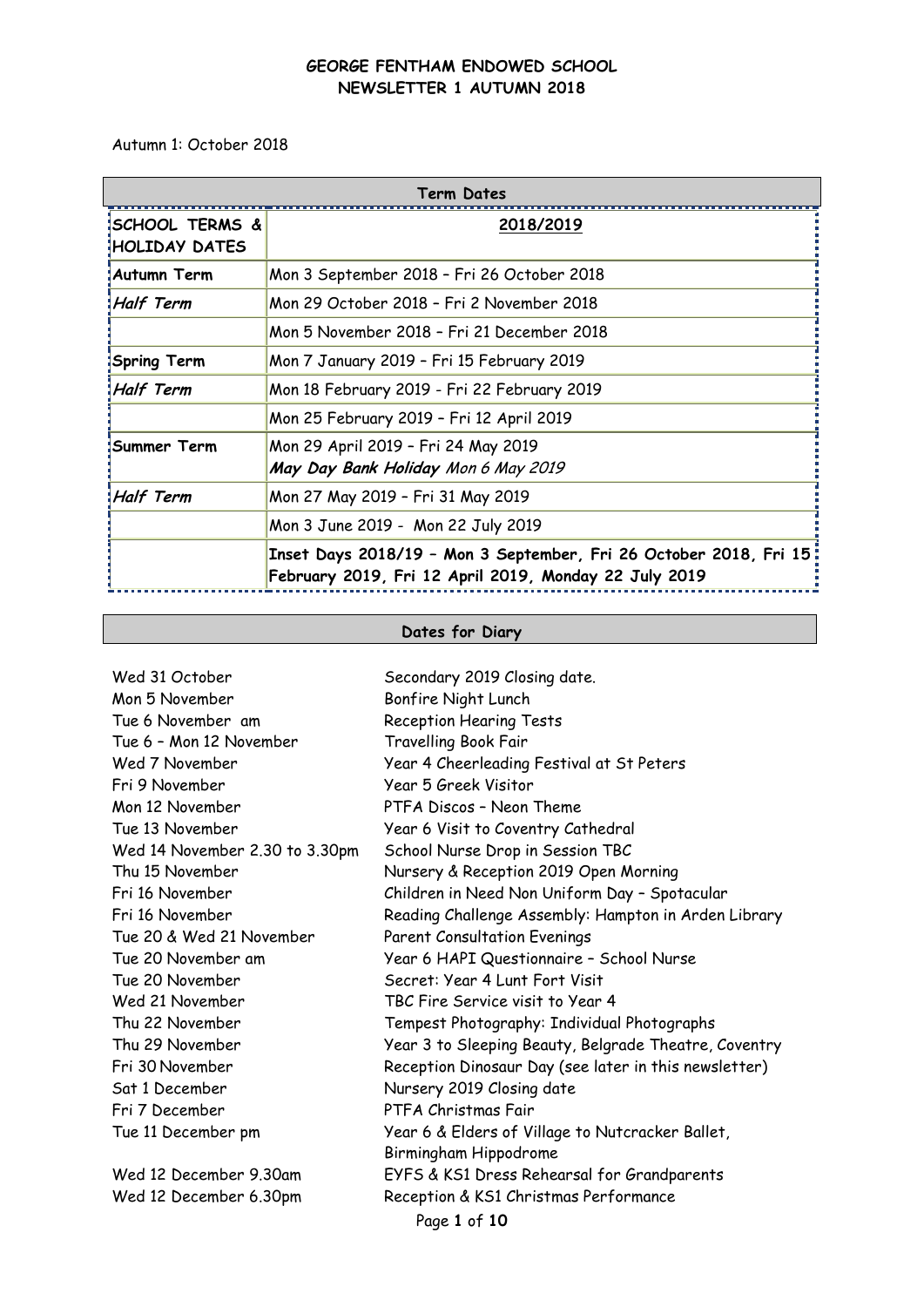| Thu 13 December 9.30am<br>Fri 14 December | EYFS & KS1 Christmas Performance<br>Christmas Lunch               |
|-------------------------------------------|-------------------------------------------------------------------|
|                                           |                                                                   |
| Mon 17 December 1.45pm                    | KS2 Dress Rehearsal for Grandparents<br>KS2 Christmas Performance |
| Tue 18 December 1.45pm                    |                                                                   |
| Wed 19 December 6.30pm                    | KS2 Christmas Performance                                         |
| Fri 21 December                           | Christmas Service at Church                                       |
|                                           | 2019                                                              |
| Mon 14 January am                         | Year 2 visit from Warburton's for Bread making                    |
|                                           | Workshop                                                          |
| Tue 15 January                            | Reception 2019 Closing date.                                      |
| Thur 17 January or 22 January             | Young Voices Concert                                              |
| Thur 31 January                           | Nursery 2019 Offer Day                                            |
| Mon 11 February                           | PTFA Discos: Pancake                                              |
| Fri 1 March                               | Secondary 2019 Offer Day                                          |
| Mon 4-Fri 8 March                         | Health Week                                                       |
| Mon 4 - Tue 5 March                       | Lifebus at School                                                 |
| Fri 8 March am                            | Nursery: Playhouse Theatre                                        |
| Fri 15 March                              | Red Nose Day                                                      |
| Mon 18 - Fri 22 March                     | Year 5 Bikeability                                                |
| Tue 16 April                              | Reception 2019 Offer Day                                          |
| Wed 22 May am                             | Tempest Photography: Class photos                                 |
| Mon 17 June                               | PTFA Discos: Ice Pops                                             |
| Mon 24-Fri 26 June                        | Year 6 Residential Condover Hall                                  |
|                                           |                                                                   |

#### **Staffing Update**

## **School Office:**

Mrs Fatania has joined us in the school office this half term and will be continuing with us next half term. Mrs Fatania is supporting with school finance and working with Mrs Hansford to ensure the smooth day-to-day running of the school.

### **Lunchtime Supervisors:**

This week we will be saying goodbye to Mr Woodbridge and Miss Ralph, two of our Lunchtime Supervisors. We would like to thank them for their hard work at George Fentham and wish them continued success in the future. We are currently recruiting for these posts. If you feel that you could spare between 1 and 5 lunchtimes to become part of our team please contact the school office for further information or see our job advertised on [www.wmjobs.co.uk](http://www.wmjobs.co.uk/) .

### **Christmas Performances 2018**

With increasing numbers of children in school, allocating tickets to all parents has become extremely difficult. Therefore, we would like to ask our KS2 parents to consider attending our afternoon performance wherever possible and for our Reception & KS1 parents to consider attending the evening performance.

Once again this year, if demand for tickets exceeds supply, we will allocate tickets on a first come first served basis. Inevitably this may lead to some parents not receiving tickets for their preferred performance.

Letters for ticket requests will be sent out next half term. We ask for your support in this matter so that all parents enjoy watching their child in what promises to be another fantastic year of Christmas performances at George Fentham Endowed School.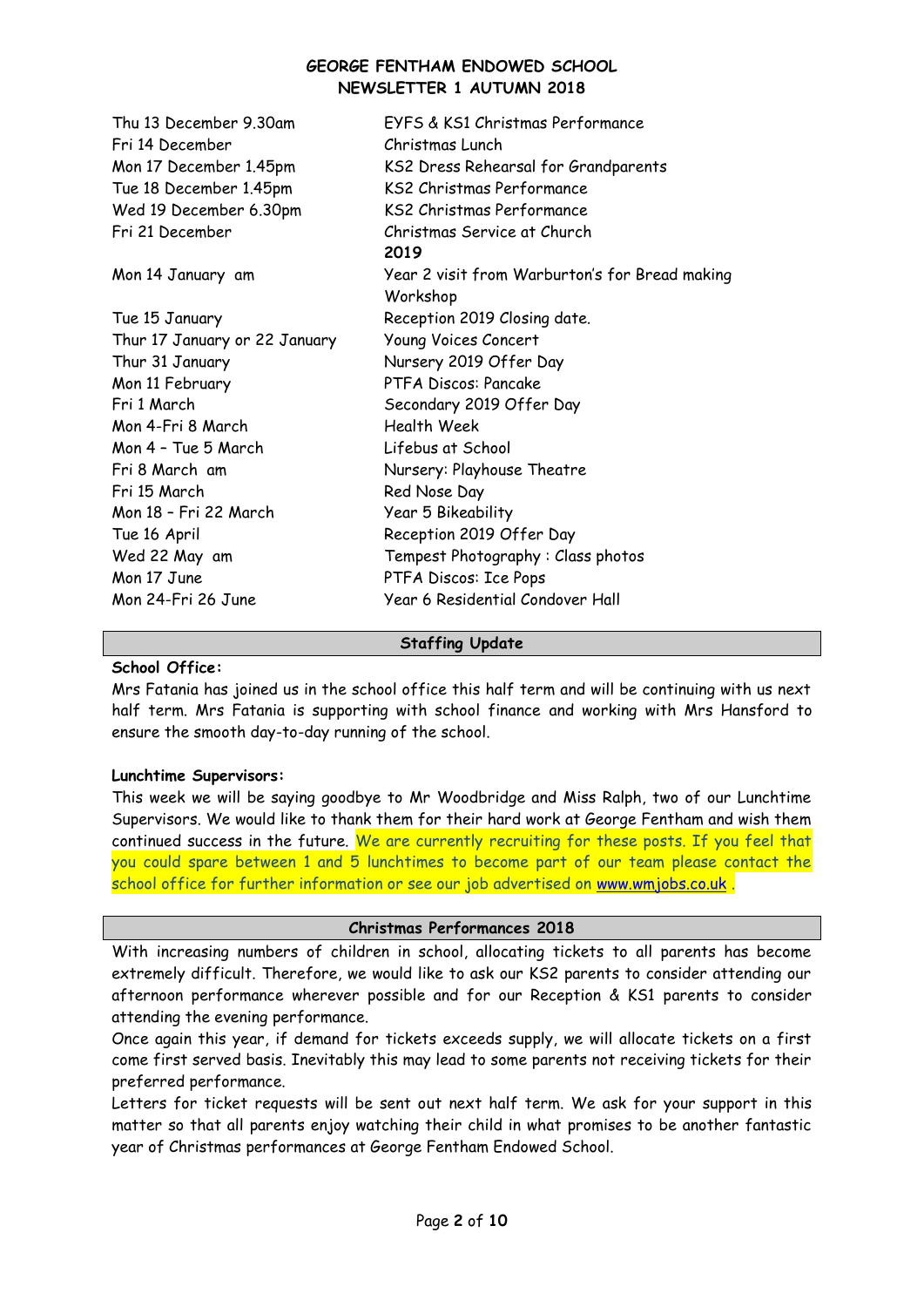## **A Message from the PTFA**

This year the PTFA is continuing to raise money for 'Project ICT Innovation' to help update the school's IT resources. ICT equipment has a great impact on the children's progress.

A really easy way and fun way to support this project, if you haven't already done it, is to sign up to our new 100 Club (private lottery). Numbers are still available; please contact us via Classlist

or email for a form. It's just  $£12$  a year and a chance of winning £25, £15 or £10 every month. First draw will be during school assembly: Friday 9<sup>th</sup> November. Another way of supporting 'Project ICT Innovation' is our Christmas Card Project, which we are undertaking in partnership with Art Projects for Schools Ltd (APFS).



The children have made some beautiful Christmas Cards at school that will look amazing in print and are great for sending to friends and family. Details to follow on how to order.

The autumn term is always a fun but busy time behind the scenes as we're starting to organise our big event of year – The Christmas Fair! So keep **Friday 7th December 3:45-5:45pm** free in your diaries and here are just a few ways you can help make it fantastic! (More details to follow.)

- 9.11.18 Come to the Christmas Fair Planning Meeting: 9am at the White Lion.
- Could you donate a raffle prize?
- Could you donate a large cuddly toy?
- 16.11.18 Start selling books of raffle tickets.
- 23.11.18 Crazy Cups sent home to fill.
- 30.11.18 Come to the christmas wreath making morning. (No experience required!)
- $\bullet$  30.11.18 Buy a fresh handmade wreath £10. On sale after school at the gates.
- 3.12.18 Non-uniform day! Send in chocolate and wine donations and all raffle tickets.
- 3.12.18 Help sort the chocolate donations for the tombola: 9am at school.
- 4.12.18 -7.12.18 Send in old toys, preloved cuddly toys, children's books, old school uniform and your Crazy Cups.
- 7.12.18 Send in homemade cake donations.
- 7.12.18 Help set up the stalls: time tbc. Or, clear away afterwards: 6pm.
- 7.12.18 Volunteer to man a stall at the Christmas Fair for an hour: 3:45pm or 4:45pm.

If you haven't already signed up to Classlist please go to the website ([www.classlist.com](http://www.classlist.com/)) it's really easy to do. Get updates and reminders on all events going on at school, message your class and even receive this newsletter straight to your email inbox.

The PTFA's success is dependent on your support and engagement. We particularly need support from parents in Foundation and KS1 for the PTFA to be sustainable. If you would like to get more involved, any help big or small is appreciated, please contact us: [gfptfa@gmail.com](mailto:gfptfa@gmail.com) or via [www.classlist.com](http://www.classlist.com/) . Thank you!

**Date of the next meeting: 8:00pm - White Lion – Tuesday 13 th November** 



[http://georgefenthampta.weebly.com](http://georgefenthampta.weebly.com/) <https://www.facebook.com/PTFAGeorgeFentham/>

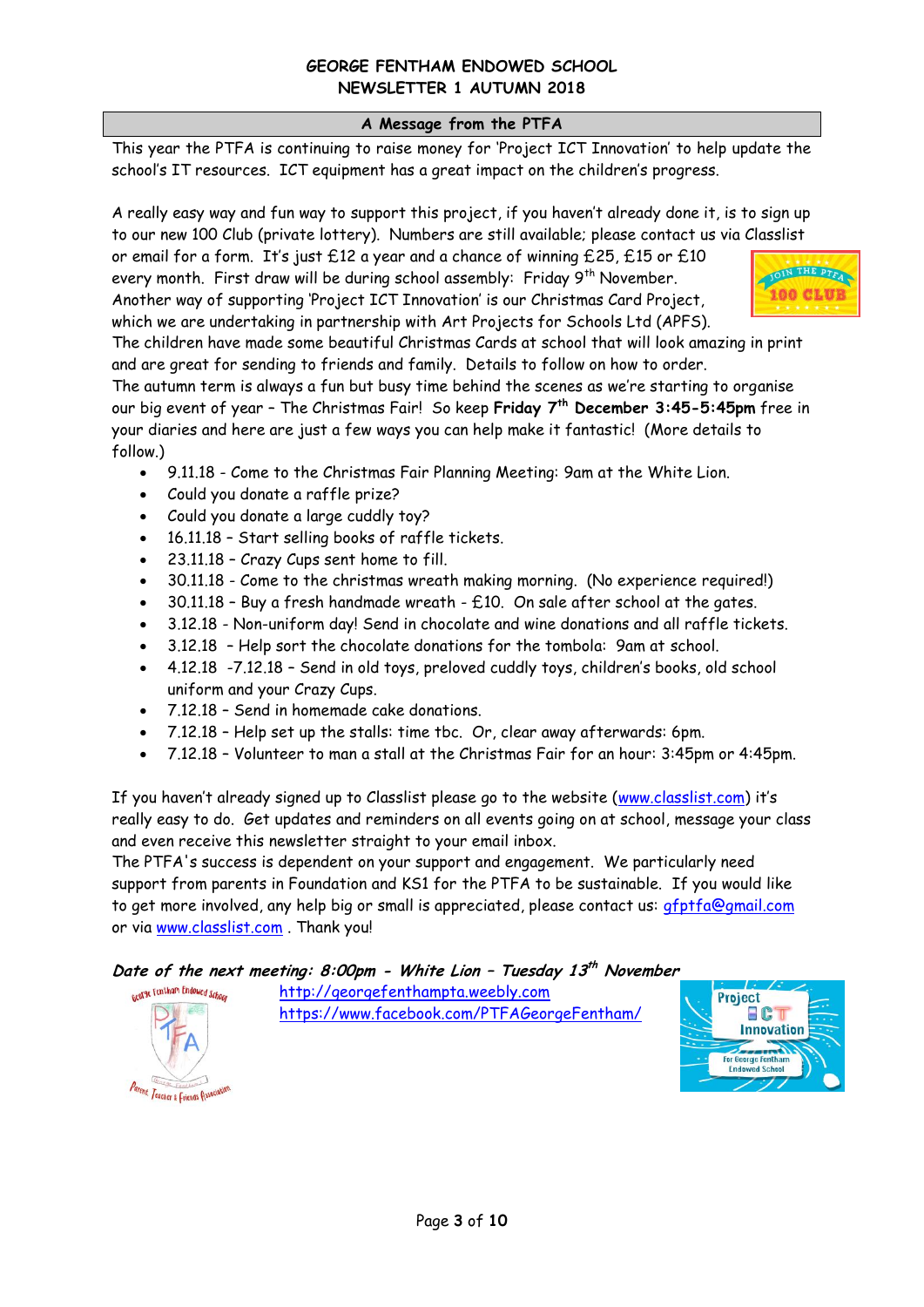#### **Nursery & Reception Open Morning for September 2019 Admissions**

Prospective parents of children starting Nursery or Reception in September 2019 are welcome to attend our Open Morning on **THURSDAY 15TH NOVEMBER between 9.30AM and 11.00AM.**

### **Meet the Teacher Evening**

Thank you to all of our parents who joined us for Meet the Teacher Evening. This is an excellent way to find out about the year ahead. Should you have any queries or concerns please raise them at your earliest opportunity, with your child's class teacher.

### **School and Sports Events**

### **Welcome to Nursery Workshop**

Nursery parents were welcomed into school in September for a Workshop exploring the Early Years Foundation Stage curriculum and learning through play as well as ideas for supporting their child at home. This was a lovely opportunity to find out more about our school and to enjoy the "Play-Dough Challenge"!

### **Nursery Harvest Festival**

Reverend Stuart visited Nursery to help say 'thank you' for our food when we celebrated Harvest Festival. The children discussed where our food comes from and thought about why we had collected tins to give to those less fortunate.

### **Reception Reading Inspire Workshop**

Reception had a very successful Reading Inspire workshop on Friday 21<sup>st</sup> September. Lots of parents attended and found out how we approach and teach reading in Reception. After an informative presentation the parents were able to work with their child in the classroom to create a front cover of their favourite book. There was a lovely variety of story books to look at and share. All the children received a reading pack which contained a storybook and phonic activities to support reading at home.

### **Reception – Dinosaur Day**

Next half term the children in Reception will be learning all about Dinosaurs. To celebrate the end of this topic on Friday 30<sup>th</sup> November Reception children will be dressing as dinosaurs! We would like to invite Reception parents to come in and watch the children perform a dinosaur song at 2.30pm on the same day.

### **Year 1 Multi-Skills Activities**

Year 1 have enjoyed taking part in a range of multi-skills activities with a sports coach from our local Tennis Club. Mrs Nicholson and Mrs Salmon have noticed the fantastic progress all the children have made this half term. They have improved their throwing and catching skills and excelled in using hand-eye coordination. We look forward to continuing this after the half term holiday. Well done Year 1!

### **Year 2 Learning Journey**

Over this half term, Year 2 have been absorbed in their learning - running as fast as they can away from the Gingerbread Man, judging the battle between Queen Elizabeth I and Queen Victoria for who was best and exploring the work of William Morris to produce their own designs. We are now already looking forward to the visit of Warburton's, as part of our bread making topic, as well as exploring our local environment to support our scientific learning.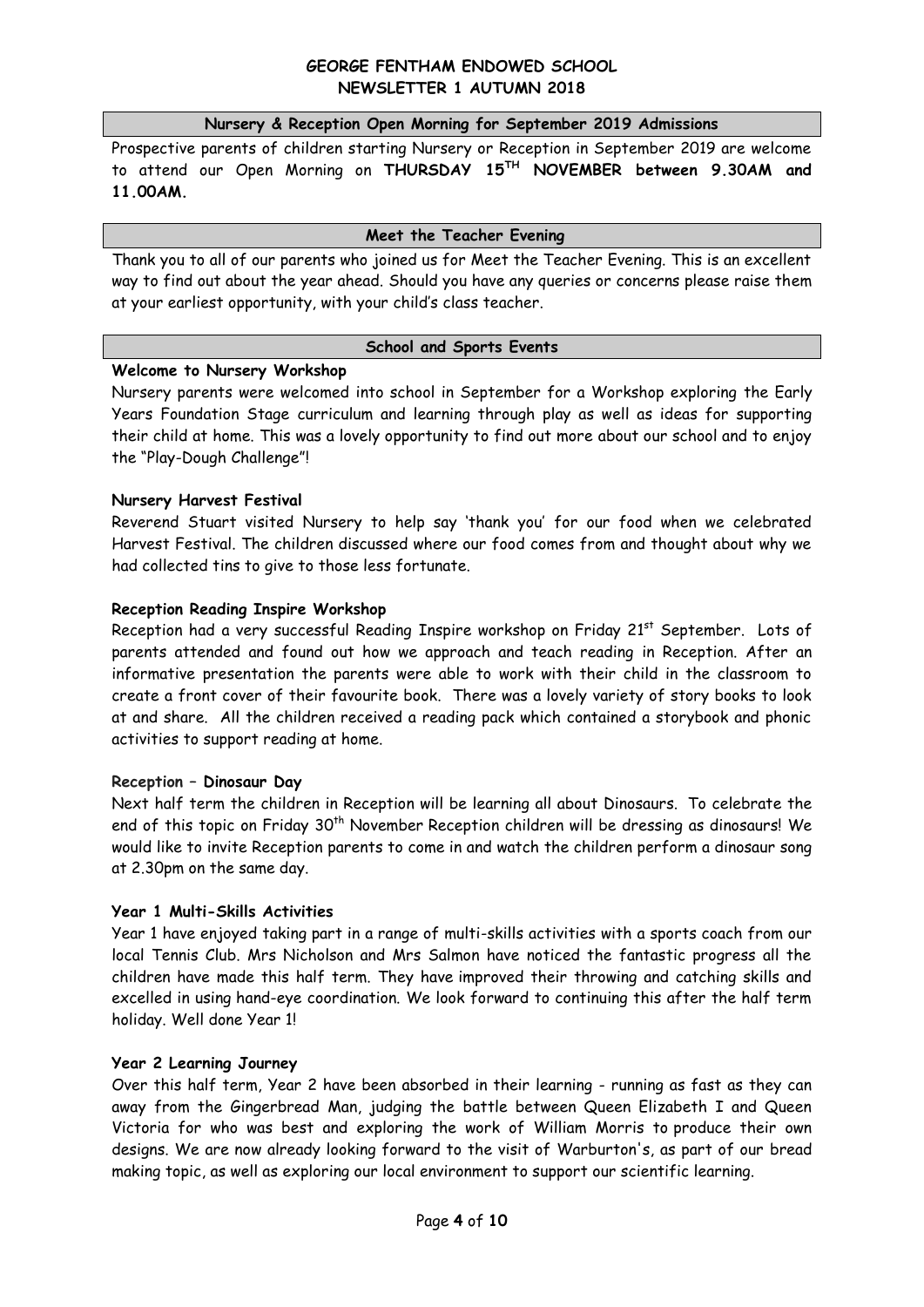### **Year 3 Swimming**

Year 3 have had a very healthy and energetic start to the school year! The children have been attending swimming lessons once a week at North Solihull Leisure Centre. Already children have made excellent progress. Some are beginning to swim without the use of aids, whilst others have been learning new strokes and have developed different methods of floatation. All are enjoying the experience.

### **Year 3 Gymnastics**

Year 3 children have also benefited from an experienced coach in gymnastics, who works with the class once a week. This term the coach has focussed on developing core strength and balances. As an experienced dance instructor, the coach will continue to work with the class throughout the year alternating gymnastics with dance.

### **Year 4 Roman Soldier**

On Thursday 25<sup>th</sup> October, Year 4 were thrilled to find a Roman Solider in the classroom, complete with weapons, marching kit, stories from Rome and tales of fighting the Celts. We learnt how to be a soldier - the training, discipline and organisation was imaginatively bought to life by several Year 4 students. We learnt how the Romans equipped themselves for battles and, rather alarmingly, we learnt about the Roman way of getting rid of their enemies effectively and efficiently! The children loved the gory and gruesome details. We looked at artefacts from Roman times and learnt how we have discovered so much about the Romans and then we explored how the Romans felt when they landed in Britain. The day ended with a battle on the playground between the Roman army and the Celts. We had so much fun! The Roman soldier really brought history to life for us and the children have reflected this enthusiasm in their history lessons. Best of all, the Roman Soldier was so complimentary about the behaviour, thoughtfulness and love of learning that Year 4 showed. We are so proud of them!

### **Year 4 Gymnastics**

This half term, Year 4 have been working on their skills with Becky our gymnastics coach. The class have improved their stretching skills, rolls and balances. They have designed their own sequences and they have been delighted to see how much they can do with confidence now.

### **Year 4 Cheerleading**

Year 4 have had a fantastic time this term working with a cheerleading coach. The children worked hard on a routine which combined lots of energetic new skills and involved an exacting degree of balance, timing, athleticism and teamwork. A cheerleading team will be representing George Fentham School at a Festival on Wednesday 7<sup>th</sup> November at St Peter's School.

### **Year 5 and 6 Tennis**

Years 5 and 6 have been developing their tennis skills in PE lessons. To enhance these sessions, Ian and Jack welcomed each class to Hampton Tennis Club, where they took part in a mini class tournament. As always, the children showed excellent skills of teamwork, co-operation and fair play. We would like to thank Ian and Jack, from Hampton Tennis Club, for running these events.

### **Year 6**

## **The School Bank**

This term, Year 6 children have applied for and been interviewed for roles in the school bank, including Managers, Marketing Team, Record Keepers and Cashiers. They have been coming in early on a Wednesday morning to support Mrs Lowe in running the School Bank and have also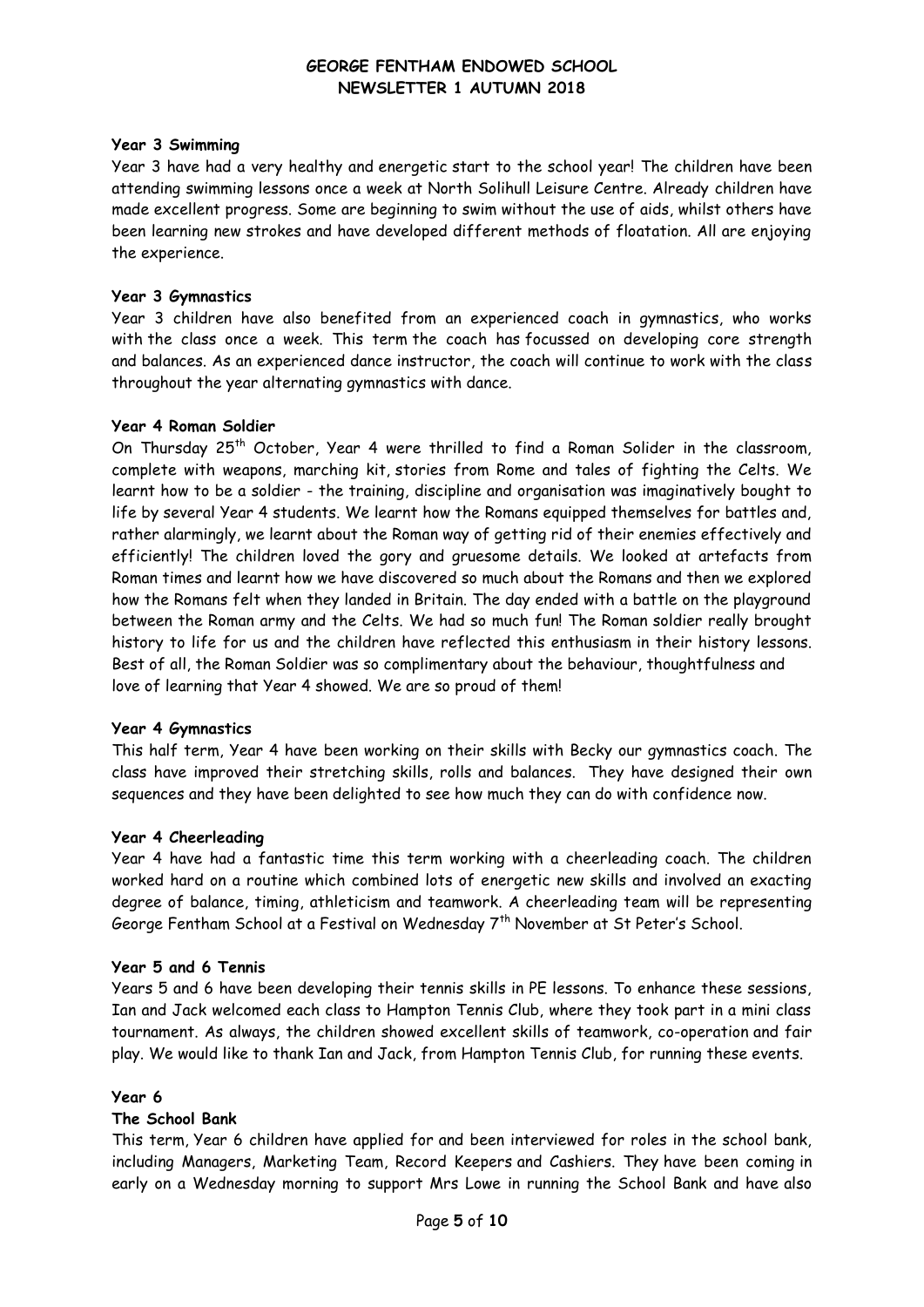helped run an informative assembly for KS2 children. Year 6 children have also had a talk from Mrs Lowe on fraud and how to keep their bank details safe and secure. Many thanks to Mrs Lowe and her Year 6 team for all their hard work so far this term!

#### **Collaborative Rural Schools - Workshops**

On Monday 15<sup>th</sup> October, two of our Year 4 pupils spent a very enjoyable morning at Berkswell Primary School taking part in a 'World Music' workshop. Over the course of this academic year, other George Fentham pupils from Year 2 upwards will be invited to participate in a range of workshops in collaborative rural schools (St George and St Theresa, Meriden, Lady Katherine Leveson, Knowle, Bentley Heath, Dorridge, Balsall Common), including enterprise skills, Science, ICT coding, Maths, debating and English. Pupils are nominated by their class teachers for demonstrating a particular gift, talent, skill or aptitude in different areas of the curriculum.

### **Harvest Church Service**

On Monday 15<sup>th</sup> October, Reverend Stuart welcomed us to Church for Harvest Festival. The Church was beautifully decorated for the Harvest season and the children enjoyed our service.

### **Year 6 Harvest Tea**

On Monday 22<sup>nd</sup> October, Year 6 invited their grandparents and senior members of the village to come into school for a guided tour, followed by a cup of tea and piece of cake. Year 6 made excellent guides and we received many positive comments from our visitors. We were so proud of our pupils' beautiful manners and behaviour, well done Year 6!

### **St Basil's Refuge**

Thank you for your tins and groceries collected from the Harvest Church Service on Monday  $15<sup>th</sup>$  October and the Nursery Harvest Service on Wednesday  $17<sup>th</sup>$  October. Several large boxes were distributed to the St Basil's Homeless Project, Mildenhall House, in the Solihull area. Your donations were greatly appreciated by St Basil's.

### **GFES Football Club**

The George Fentham Football Club is now up and running, with children from Years 5 and 6 completing training sessions focused on developing their basic skills and understanding of the game. We are already looking forward to competing against other local primary schools, after half term, and will keep you updated on our progress.

### **Hampton-in-Arden Arts & Crafts Exhibition**

As a school, we have once again taken part in the Hampton-in-Arden Arts and Craft Exhibition, 2018. Every child from each year group, Nursery to Year 6, produced a piece of art work based upon the theme 'A Splash of Colour'. Two pieces from each class were then chosen to be displayed at Fentham Hall on the 20<sup>th</sup> and 21<sup>st</sup> of October 2018. This year was the 45<sup>th</sup> anniversary of the Art Exhibition so, where possible, we linked the colour 'sapphire' in with the art work to celebrate this momentous occasion.

This is always a wonderful opportunity for the school to participate in and for the children to have their work displayed, outside of school, for the local community to see.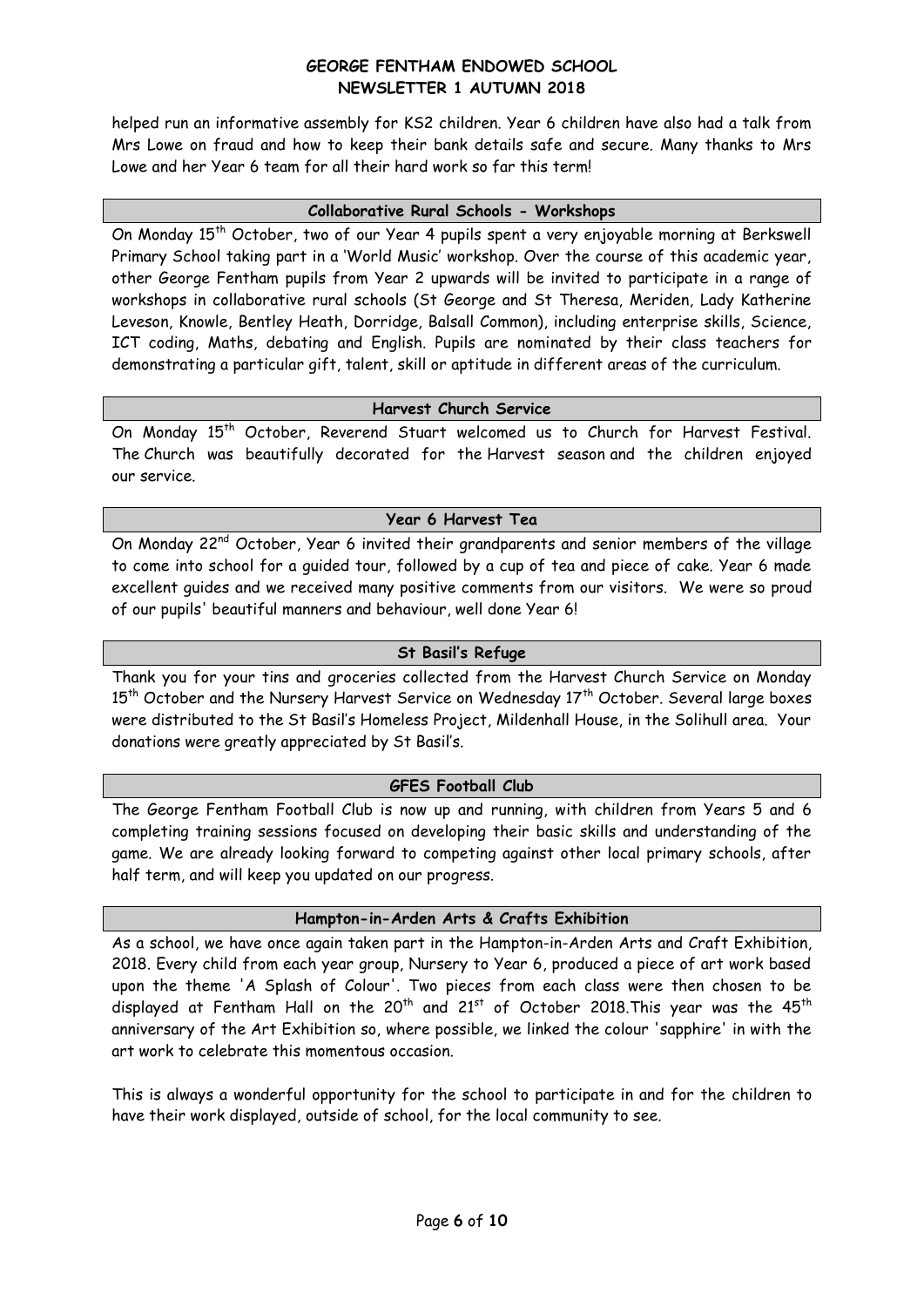| Day       | Lunchtime                    | After-school                            |
|-----------|------------------------------|-----------------------------------------|
| Monday    | Guitar Lessons               | Football Club 3.20-4.20pm. (from 15 Oct |
|           | Keyboard Lessons             | 2018)                                   |
|           | 12.15-1.15 Games Club on     |                                         |
|           | Playground                   |                                         |
| Tuesday   | <b>KS2 Homework Club</b>     | 3.20-4.20 KS2 Sports Club - Tennis      |
|           |                              |                                         |
| Wednesday | 12.45-1.15 KS1 Sports Club - | 3.20-4.45 Learning Curves               |
|           | Multi Sports                 |                                         |
|           | Strings Lessons              |                                         |
| Thursday  | 12.45 - 1.15 Y1 & 2 Tri-golf |                                         |
|           | Saxophone Lessons            |                                         |
| Friday    | Cello Lessons                | 3.20-4.20 Y4,5 & 6 Netball Club         |
|           | 12.45 - 1.15 KS2 Tri-golf    |                                         |

#### **Autumn 18 Clubs & Music Lessons**

### **100% Attendance – Summer 2018**

Congratulations and well done to the 82 children who achieved 100% Attendance Award Certificates for the **Summer Term 2018.** Below is a breakdown by pupil numbers in each of our classes:

| Previous Year | Number of Pupils |
|---------------|------------------|
| Reception     | 15               |
|               | 10               |
|               | 13               |
|               | 14               |
|               | 15               |
|               | 15               |

## **Macmillan Coffee Morning/Wear it Pink Day**

Thank you so much for all your support with our charity fundraising day on Friday 28<sup>th</sup> September 2018. The children looked fabulous in their pink outfits! We raised a fantastic **£684.06** Cake Sale = £ 275.25

Coffee Morning = £ 190.82

## Non-uniform  $=$  £ 217.99

This has been divided between Macmillan Cancer Support, Marie Curie and Breast Cancer Now (Where it Pink!)- three charities that are very close to our hearts at George Fentham, each will receive £228.02.

### **British Legion Poppy Appeal**

We will be selling poppies on behalf of the British Legion from Monday  $5<sup>th</sup>$  November; we are suggesting a minimum donation of 50p. We will also be selling poppy themed stationery with suggested donations of between 50p to £2.00.



Thank you for your support.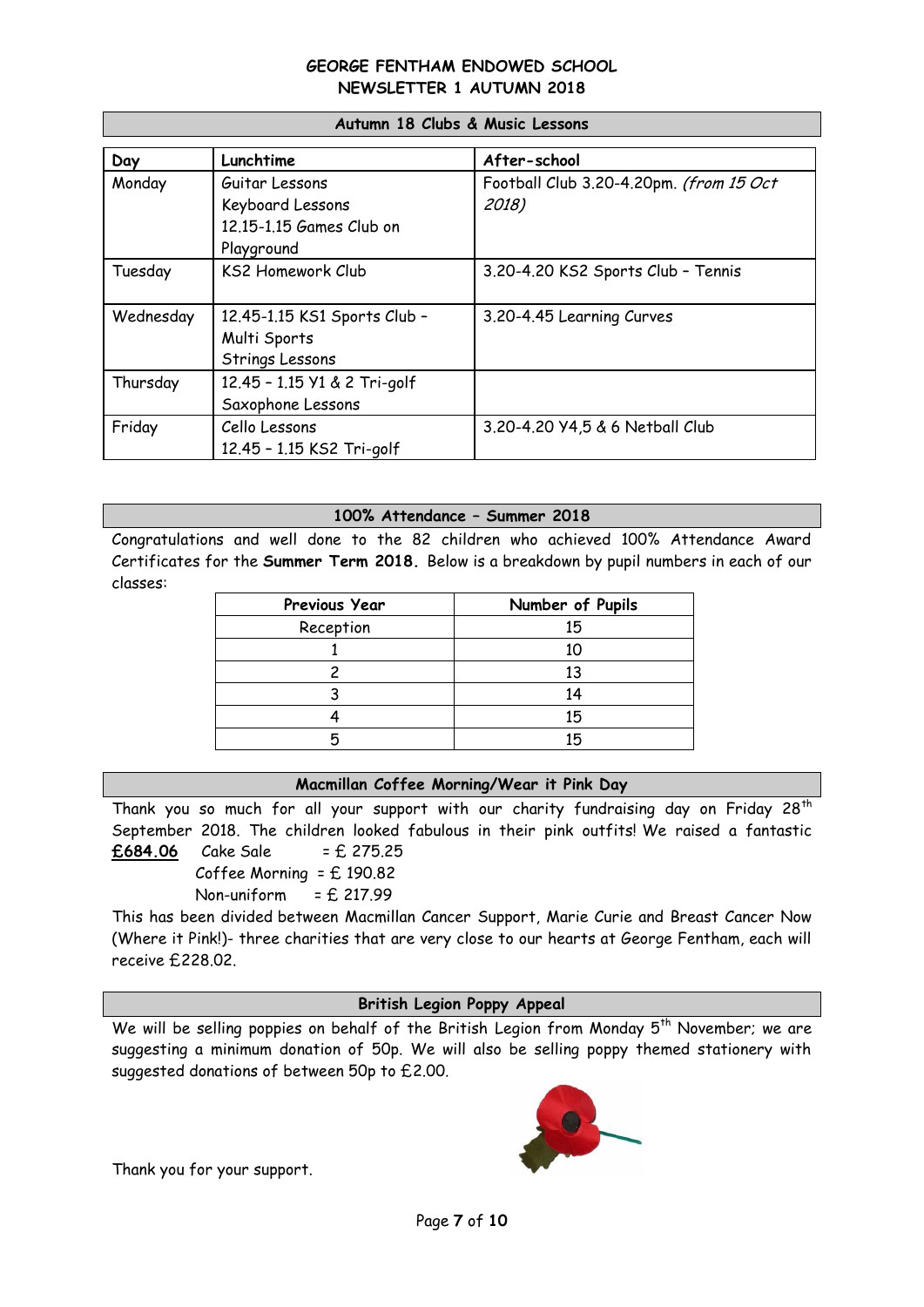#### **The BASE**

Please be aware that after half term the BASE (Before & After School Club) will be open each morning from 7.30am. There is a possibility of spaces in the BASE for various sessions during the week. If you are interested please contact Mrs Coley at the BASE or telephone 01675 443913.

### **Admission to Secondary School – September 2019**

The closing date for submitting your child's application for secondary school is **31st October**. If you live in Solihull and you have not yet applied, you must submit your application via the parent portal at [www.solihull.gov.uk/pp](http://www.solihull.gov.uk/pp) . Applications received after the closing date will not be processed until after the offers have been made in March. Applying late is likely to affect the outcome to your application.

If you live outside of Solihull you should contact your home council to apply.

### **Mobile Phones in School**

May we remind you that mobile phones must not be used in school. The only exception to this is if parents use their phones to take photographs, of their own child, for their own personal use at the end of Class Assemblies or Performances. This is in line with our school policies and procedures. Please ensure that mobile phones are switched off and put away at any other time. Thank you for your support in this matter.

### **Medicines in School**

May we remind you that a medicine permission form must be completed and discussed with a member of the office staff if your child requires any medicine during the school day. It is extremely important that all medicine has the prescription label clearly displayed on the medicine, stating your child's name, dose and frequency. If this information is displayed on packaging, we will need this packaging to be supplied. This arrangement will also apply for Calpol, therefore, if your child requires Calpol during the school day the bottle must have a prescription label with the above details.

Should you wish to discuss this in any further detail, please contact the school office.

### **Dietary Requirements / Food Allergies**

Please note it is the responsibility of Parents or Carers to advise the school office, in writing, of any dietary requirements or food allergies for each individual child. Please note this is not required for food preferences but for medical conditions such as allergies or Religious Beliefs. This information will be stored on the child's record throughout school.

## **School Meals – Outstanding Debt**

### **Parents of children in KS2**

Due to the flexibility of the ParentPay system allowing parents to choose which days they wish their child to have a school meal, it is important to keep your account in credit; reminders are generated daily for children who have no credit on their accounts. Please note that if a debt exceeds one week's school lunches of £10.50 (£2.10 per day) a hot meal cannot be provided until the debt is cleared and the account is in credit.

Please contact the school office if you think your child may be eligible for free school meals.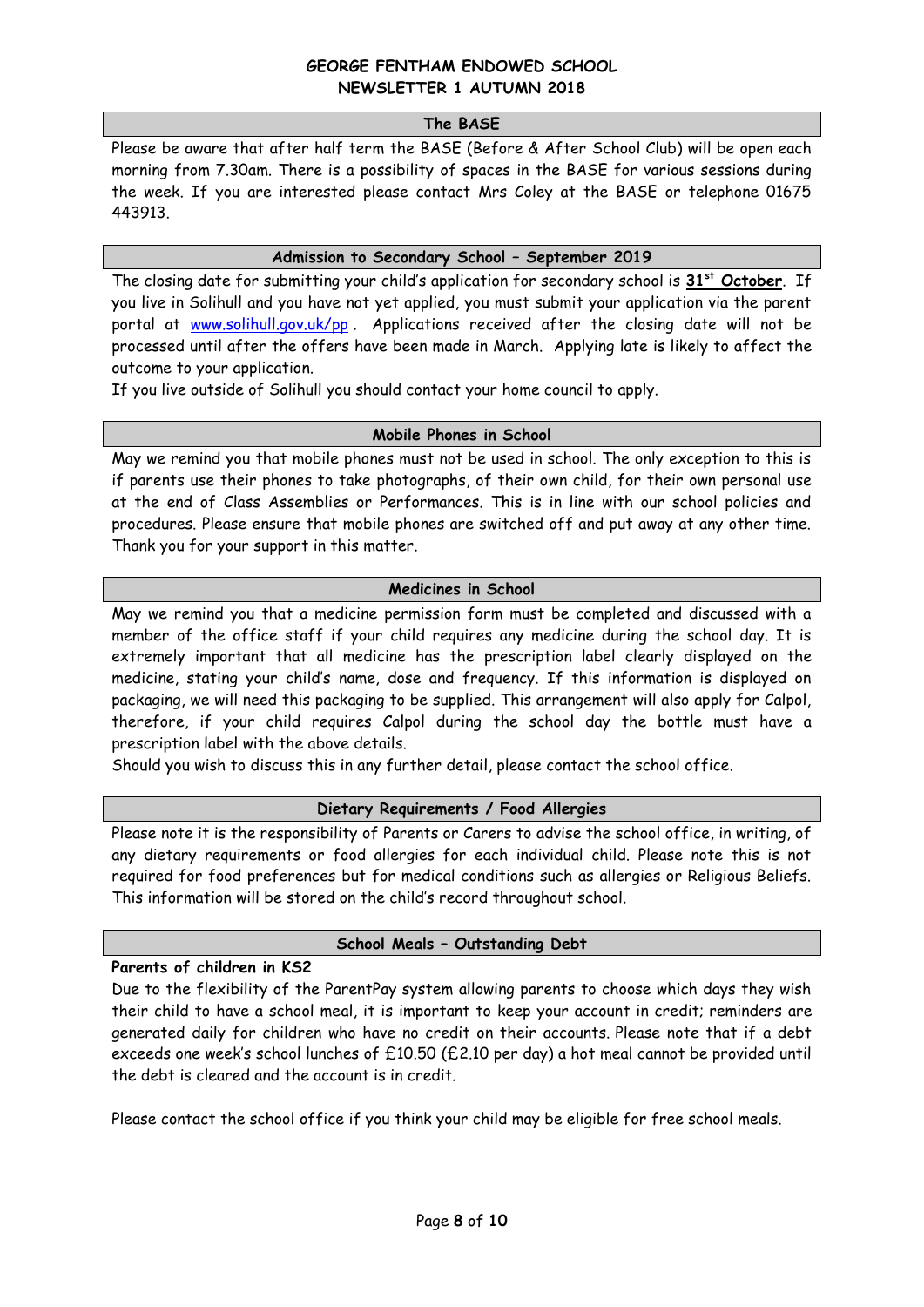### **Punctuality Update**

Our school gate opens at 8.45am each morning and is closed when the bell rings at 8.55am for children in Reception to Year 6. Registers are taken promptly at 9.00am. After the register closes any child arriving late will be awarded an unauthorised late mark. We would like to make you aware that this unauthorised mark will lower your child's overall attendance percentage and could lead to legal action. We would, therefore, ask for your support in ensuring that your child arrives on time for school **every day.** 

Any child arriving after the gate has been closed must be taken into the school office where a member of staff will document why your child is late, sign your child in and update the class register. **All children must be accompanied at the school office and not sent in on their own to sign in as we consider this a SAFEGUARDING issue.** 

Please note, Nursery children should arrive in Nursery by 9.00am and should be fully supervised on the small playground until the Nursery door is opened at 8.55am.

### **Attendance and Requests for Leave of Absence**

To support us to secure good attendance for all of our pupils and to address concerns regarding any child's poor school attendance and punctuality, we are continuing to work with Central School Attendance and Welfare Service Ltd (CSAWS). Each half term, attendance registers are rigorously scrutinised to identify any attendance issues. This includes children falling below 95% attendance, children who are below 90% attendance and therefore at risk of becoming persistent absentees, children with any unauthorised absence and any punctuality concerns.

Your child may be referred to a CSAWS Attendance and Welfare Officer if their attendance and punctuality is causing concern. They will then contact you by phone, letter or home visit to discuss the school's concerns and how attendance and punctuality can be improved.

Please note, in line with the Local Authority Solihull Attendance Policy, Head Teachers are only allowed to grant leave of absence in **very exceptional circumstances** and where the application has been made **two weeks in advance**. This does not include family holidays. Should you require any further information, or wish to discuss a leave of absence request please contact the school office.

## **Medical, Dental & Optician Appointments**

Following advice from CSAWS, we would like to ask for your support in organising medical, dental and optician appointments outside of the school day. Please note if there is no alternative, you may be asked to show a copy of your appointment letter or card to the school office.

### **School Bank**

We run a School Bank every Wednesday morning from 8.30am to 9.00am under the supervision of Mrs Lowe from HSBC and Year 6 cashiers. As a school we feel it is very important to help children become financially responsible, so the School Bank is a fantastic way to help teach children how to manage and save from an early age. All children from age 7 are invited to open a savings account, with an opening deposit of £10.00. Further deposits in cash or cheques can be made from as little as £1.00. Once children reach the age of 11, the bank will open a current account for them, which will run alongside their savings account and with parent/carer permission the children would be able to have a debit card. For more information you can come into school to see the School Bank Team in the library area every Wednesday morning.